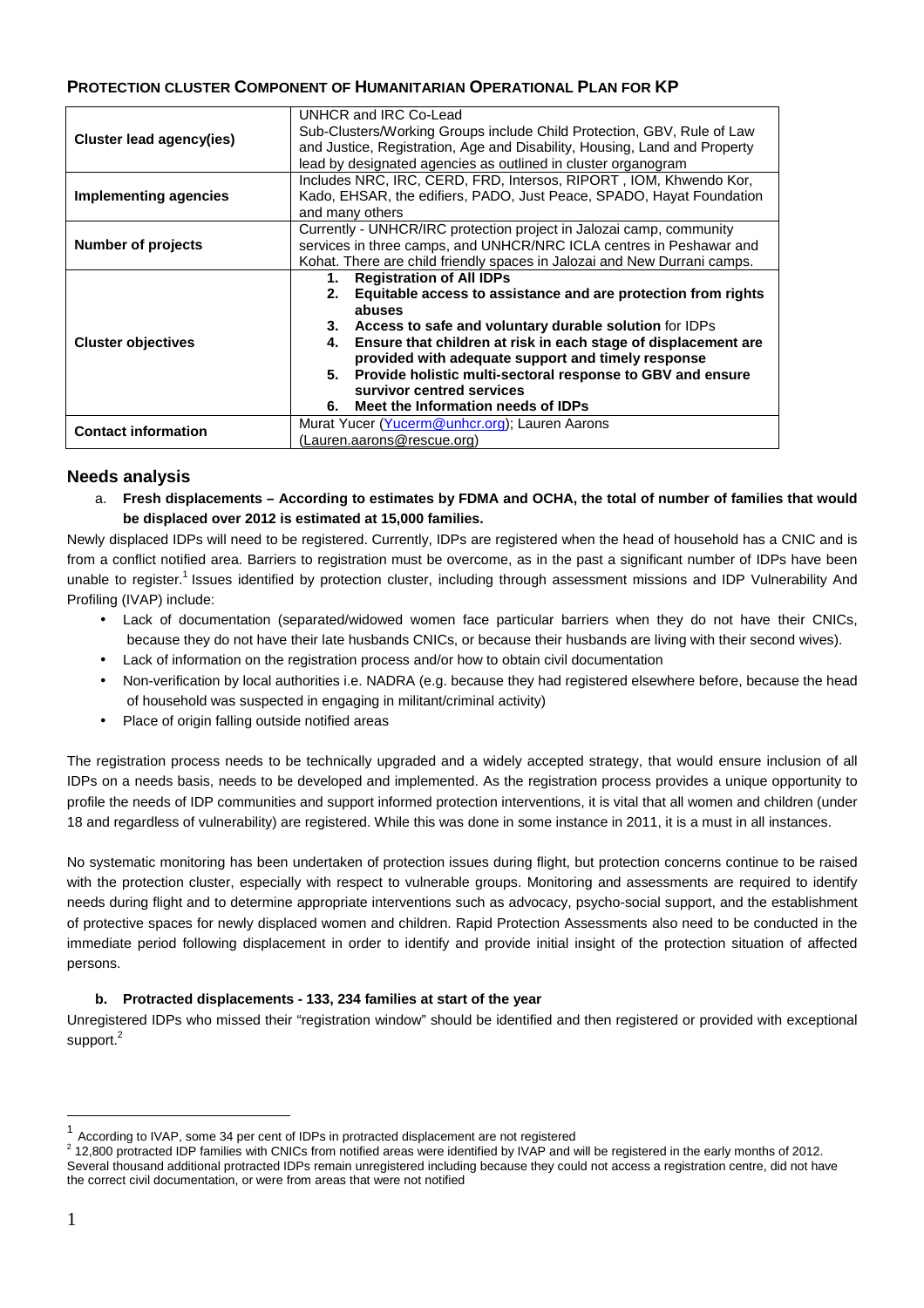The level of services provided in the three different camps varies, with more services available to IDPs in Jalozai than in Togh Serrai or New Durrani camps. While there are community service programs in the three camps, Jalozai is the only camp where there is a grievance redressal mechanism system and protection monitoring in place (e.g. for IDPs who have been blanket deregistered or denied assistance). There are child friendly spaces in two camps<sup>3</sup> and community services programming in all three camps. Interventions to support children, women, elderly and people living with disabilities need to be continued and strengthened.

The majority of IDPs (some 90 per cent) stay with host families or in rented accommodation. Registered IDPs are provided with food and NFIs but little additional support in most districts; they often lack information on services available and decisions affecting them. Many have now been in displacement for over one or two years, and the risks they face have changed. Key concerns relate to barriers to access livelihood opportunities, educational and medical services.<sup>4</sup> Apart from ad hoc monitoring and assessments that can be done by protection cluster missions, there is a desperate need for monitoring of off-camp IDPs access to services and enhanced information regarding return intention and continued obstacles for return. Monitoring and appropriate interventions to protect the safety and security of off-camp IDPs and to promote access to justice is also needed, especially as evidence points to an increase in risks to IDP women and children such as early marriage, domestic violence and sexual abuse of women and children.<sup>5</sup> Provision of timely and accurate information to the IDPs regarding life-saving assistance and policy level decisions by the government becomes a challenge in absence of a coherent system of information dissemination for the IDPs.

Finally, there are pockets of families within host communities that have become more vulnerable over the last couple years. Assistance inside these districts should also include and responds to their needs where possible. Programs for IDP and host families, including life skills, vocational training with market opportunities, documentation support including universal birth registration, DRR are required.

### **c. Transitional period - According to estimates by FDMA and OCHA, the total of number of families that would return over 2012 is estimated at 80,000 families.**

It is imperative IDPs are provided with assistance to access a durable solution, and also that safeguards are included in any returns process to ensure that returns are safe and voluntary. This includes access to information about the safety and suitability of the returns area, independent monitoring of the informed and voluntary nature of the return process, and provision of grievance redressal mechanisms. Mine risk awareness is important prior to return, particularly for children. Likewise, as are programs targeting vulnerable groups including women and young people in life skills, vocational skills and self protection – as prevention of potential recruitment. Support is also required to strengthen government structures such as the Child Protection Units and the police to increase capacity to monitor and respond to identified protection, child protection and GBV issues.

According to IVAP, 94 per cent of IDPs in KP do want to return home; 6 per cent however do not and either need to be supported to access an alternative durable solution. Others, such as the Loesum corridor group of 1,200 from Bajaur, are not able to return are in need support for an alternative.

In addition to the 2012 caseload, there are also a number of residual IDPs from areas that were de-notified in 2011 (mostly from Bajaur and Mohmand) who have been blanket de-registered. A grievance redressal mechanism must be available to those who would not be safe if they returned to appeal de-registration. Furthermore, a mapping exercise would be valuable in determining whether any persons in this group do want to return but have been unable to do so without assistance.

## **Revised strategy**

## **a. Coordination and capacity building**

UNHCR and IRC will maintain and strengthen coordination of protection cluster in 2012. UN-Habitat and UNDP will take the lead in activating, and coordinating the protection work related to HLP and access to justice/rule of law, in addition to the longstanding GBV and CP sub-clusters led by UNFPA and UNICEF respectively. Working groups will concentrate on specific issues, e.g. registration, assessment/information management, and Age and Disability. Focal points will be identified to mainstream protection with other clusters. In addition to focused trainings provided to the provincial cluster and government

 $\overline{a}$  $^3$ Jalozai and New Durrani camps

<sup>&</sup>lt;sup>4</sup> In the protection cluster mission to off-camp Sadda hosting communities in Kurram in November 2011, for example, delegates were told that IDP children had been turned away from local schools which were already under huge strain

<sup>&</sup>lt;sup>5</sup> Includes cluster assessments, Save The Children studies in 2010 in Kohat and Hangu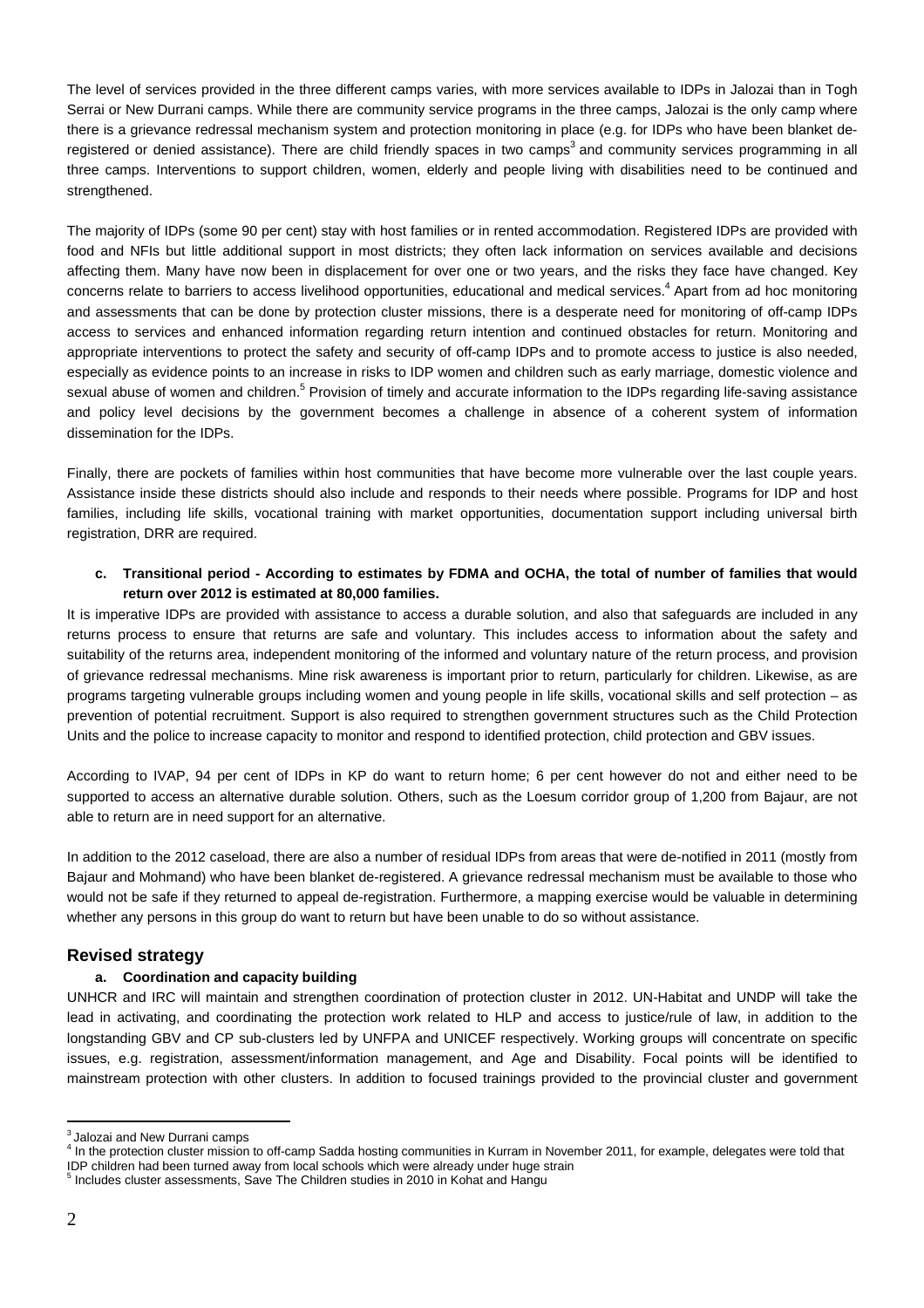stakeholders, district level coordination mechanisms, established in 2011, will be strengthened. The protection cluster will continue to coordinate with government authorities in KP and FATA.

### **b. Access**:

The protection cluster will advocate with other clusters and agencies to support the implementation of the camp SOPs. The protection cluster will also liaise with relevant stakeholders to support advocacy for improved access to IDPs as it is expected that access will remain a concern 2012.

### **c. Registration**:

The protection cluster will support development and implementation of a registration strategy at the same time as it provides support to those excluded (prioritising fresh displacements). The strategy will include the introduction of relevant technology (hard and software) to improve efficiency of registration process, including data collection, management and analysis of registered IDPs. Mobile registration units would also assist unregistered IDPs and advocacy will be required to overcome **barriers** 

### **d. Grievance mechanisms**:

Currently limited to Jalozai, grievance desks – staffed by males and females - must be available as a top priority in camp and off camp communities. This will be particularly critical in areas where returns are taking place to ensure that IDPs can register if they need special assistance to return, or to appeal de-registration if they would be at risk on return. Follow-up monitors working closely with the grievance desks would enable the validity of concerns registered at the desk to be determined, if necessary. The protection cluster will support efforts to ensure the timely follow-up of concerns registered. Grievances desk should cover all issue referred to them, a mechanism is needed to link them with host communities Muslahathi committees, Shura and Jirga. As the IDPS's are more used to with indigenous system of Jirga and less aware of the legal system of Pakistan. Capacity building in Updating of jirga with restorative justice system, conflict transformation and linkages development with local host shura and jirga and police and developing proper referral mechanism

### **e. Monitoring**:

Monitoring at all stages of the displacement process is crucial to identify vulnerable groups and rights issues. Monitors can refer vulnerable IDPs to services, solve problems locally where possible, and share information on persistent concerns with the protection cluster for follow-up and advocacy as appropriate. Monitoring during the transition process is a priority to ensure that de-notified areas are safe for returns, and that decisions taken to return are informed and voluntary. Monitoring of off-camp IDPs and their access to services including health, education and social welfare, as well as safety and security concerns, is also crucial. In the absence of any funded protection monitoring programs, members of the cluster will undertake joint assessment missions on an ad hoc basis, this is however no substitute for systematic monitoring. Local Shura needs training and capacity building in monitoring, to update their knowledge to address vulnerable groups issues, record it and referred it to other implementing partners.

#### **f. Humanitarian Communications**:

Humanitarian Communications will focus on meeting the information needs around the registration and transition process to inform IDPs of decisions that affect them, assistance available and redressal mechanisms possible. Communicated messages will be rights based and will be coordinated with protection cluster to also address key needs and issues such as prevention of separation of children, mine risk awareness, prevention and response to GBV and available services. Awareness raising in all these subject are important since GBV and children cases are taken as family issues in the Pukhtoon culture.

### **g. Case management including legal/administrative advice, referral and assistance and psycho-social support**

Case management including and in addition to the two current centres that exist in Peshawar and Kohat are required. These will include support IDPs who are struggling to access civil documentation, need assistance with legal documents or require legal aid. Off-camp areas remain a priority. Psycho –social awareness raising & treatment is the crux of the problem, as in the high context society of IDP's, shame, honour, what other will say or think and taunting are the immediate causes of any violent conflict

#### **h. Priority intervention to support children at risk**

The strategies and response have been guided by the CCC and the KP and FATA Child Protection policies to ensure targeted response to the different needs of vulnerable children. Priority is given to ensure that universal birth registration takes place, that all children are registered and that their status is monitored. In addition, strengthening the capacity of agency and district governments and of the local communities to respond to child protection needs is a priority. The concentration on community based child protection response is therefore highlighted. Building the resilience of communities to identify risky situations and respond by preventing expose of vulnerable groups to risks is enhanced through DRR and awareness sessions conduced at the community level. Mapping of service providers across sectors is also prioritized so that comprehensive multi-sectoral response is provided to women and children in need. Its need in every camp a HUJRA( Pukhtoon traditional community centre) where all elders sit in the morning time, while youth and children at afternoon and evening. Information are shared at all level of the community, Reactivation of Hujra will help a lot in prevention, prior intervention and rehabilitation process of women and children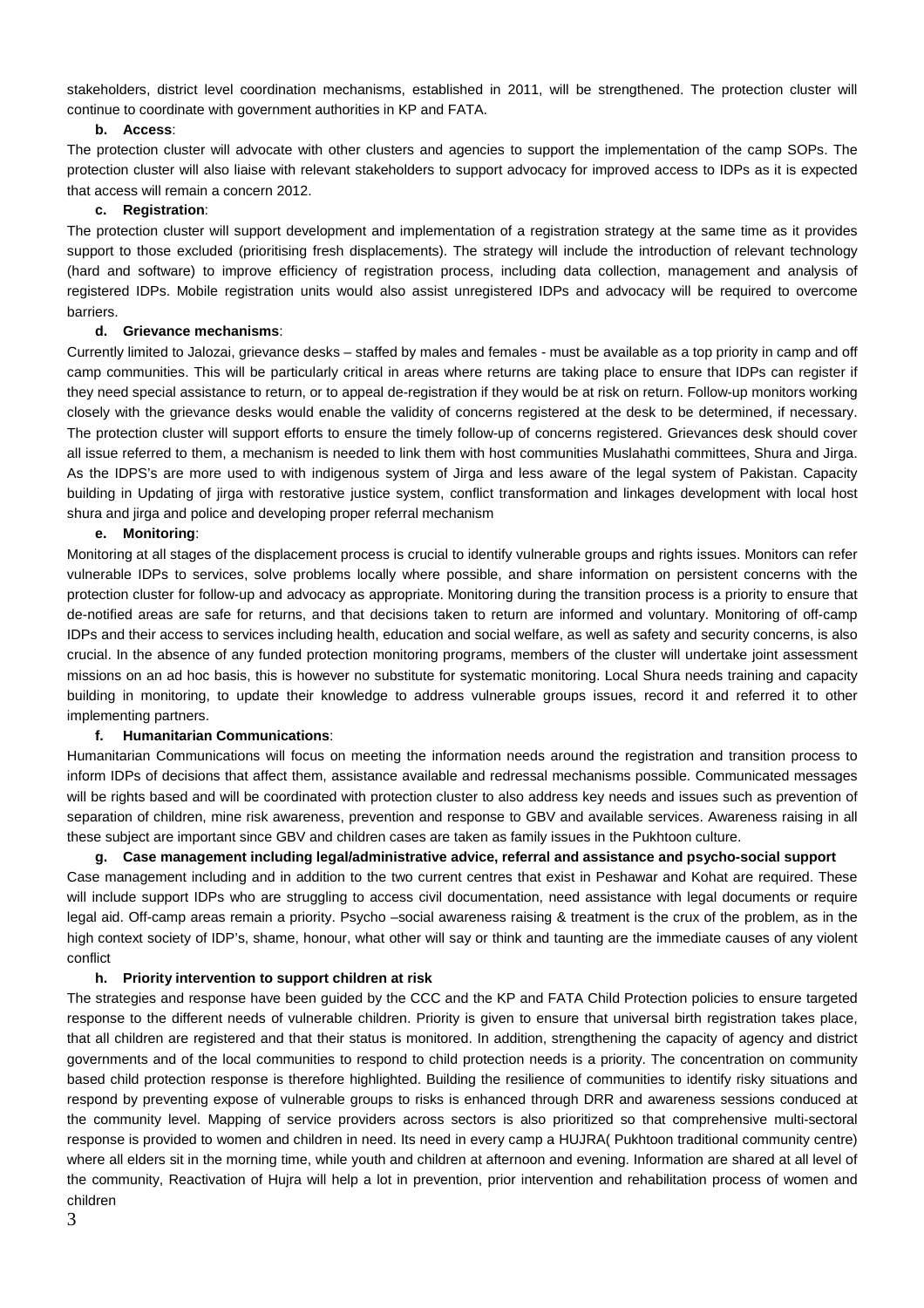### **i. Priority interventions to support women at risk of or experiencing GBV**

The priority response to and prevention of GBV is women friendly spaces with provision of psychosocial support. In addition, to ensure the multi-sectoral needs of the survivors, GBV multi-sectoral case management is prioritized. Income activities (vocational skills development) for women and vulnerable families to ensure their economic support and minimize the risk to GBV including sexual exploitation, survival sex, forced marriages, and forced labour. Tribe, clan, sub clan based Shura and jirga where each tribes elders are givien a chance to check and address women issue in their own tribes.

# **Cluster objectives**

| Objective one: All IDPs are registered                                                                    |                                                                                                                                                                 |                                                                                                                                                                                                                                                                  |  |  |  |
|-----------------------------------------------------------------------------------------------------------|-----------------------------------------------------------------------------------------------------------------------------------------------------------------|------------------------------------------------------------------------------------------------------------------------------------------------------------------------------------------------------------------------------------------------------------------|--|--|--|
| Outcomes                                                                                                  | <b>Indicator</b>                                                                                                                                                | <b>Activities</b>                                                                                                                                                                                                                                                |  |  |  |
| registration<br>Technically<br>advanced<br>and data management                                            | Upgrade in Technology in use<br>(hardware and software)                                                                                                         | Solicitation and delivery of<br>available PDAs                                                                                                                                                                                                                   |  |  |  |
|                                                                                                           | Decrease in labour intensive data<br>management                                                                                                                 | Software and database<br>development                                                                                                                                                                                                                             |  |  |  |
|                                                                                                           | Complete and timely monthly fact<br>sheets issued by registration<br>working group                                                                              | Training for local authorities and<br><b>IPs</b>                                                                                                                                                                                                                 |  |  |  |
|                                                                                                           | Disaggregated date of women<br>and children (under 18 and<br>regardless of vulnerability)                                                                       | Additional/consistent data<br>collection during registration                                                                                                                                                                                                     |  |  |  |
| Registration of new and protracted<br><b>IDPs</b>                                                         | 80 per cent of fresh IDPs<br>registered                                                                                                                         | Registration including mobile<br>units and monitoring                                                                                                                                                                                                            |  |  |  |
|                                                                                                           | Percentage of unregistered IDPs<br>drops from 34 per cent                                                                                                       | Advocacy and support (including<br>to remove barriers to registration<br>or re-open registration desks)                                                                                                                                                          |  |  |  |
|                                                                                                           | (searching for a baseline number<br>of some kind relating to<br>vulnerable groups)                                                                              | Case management of IDPs who<br>have not been able to register<br>e.g. because they do not have<br><b>CNIC</b>                                                                                                                                                    |  |  |  |
| Objective two: IDPs have equitable access to assistance and are protected from rights abuses              |                                                                                                                                                                 |                                                                                                                                                                                                                                                                  |  |  |  |
| Outcomes                                                                                                  | <b>Indicator</b>                                                                                                                                                | <b>Activities</b>                                                                                                                                                                                                                                                |  |  |  |
| Identification of vulnerable IDPs and<br>protections concerns                                             | Number/nature of vulnerable<br>groups identified and<br>documentation of protection<br>concerns                                                                 | Monitoring<br>Advocacy                                                                                                                                                                                                                                           |  |  |  |
|                                                                                                           |                                                                                                                                                                 | Referrals/mapping of service<br>providers and the quality of<br>services                                                                                                                                                                                         |  |  |  |
| IDPs are supported to access                                                                              | IDPs using services; number of<br>grievance desks; number of<br>advocacy interventions                                                                          | Humanitarian communications<br>Case management                                                                                                                                                                                                                   |  |  |  |
| services                                                                                                  |                                                                                                                                                                 | Grievance desks                                                                                                                                                                                                                                                  |  |  |  |
|                                                                                                           | Concerns addressed through<br>advocacy and cases managed                                                                                                        | Monitoring and advocacy                                                                                                                                                                                                                                          |  |  |  |
| IDPs protected from rights abuses<br>including discrimination, GBV and<br>violations of children's rights |                                                                                                                                                                 | Case management                                                                                                                                                                                                                                                  |  |  |  |
|                                                                                                           | through protection centre in each<br>district                                                                                                                   |                                                                                                                                                                                                                                                                  |  |  |  |
| Objective three: IDPs able to access to safe and voluntary durable solution                               |                                                                                                                                                                 |                                                                                                                                                                                                                                                                  |  |  |  |
| Outcomes                                                                                                  | <b>Indicators</b>                                                                                                                                               | <b>Activities</b>                                                                                                                                                                                                                                                |  |  |  |
| IDPs are protected from return to risk                                                                    | Number of FGDs undertaken with<br>IDPs asked to return; number of<br>assessments of safety of return<br>areas; number of appeals<br>resolved at grievance desks | Return monitoring including FGDs<br>with transition IDPs; independent<br>assessment of safety of return<br>areas<br>Grievance desks for IDPs who<br>would be returned to risk and<br>follow-up<br>Hum communications and rights<br>awareness to ensure IDPs know |  |  |  |
|                                                                                                           |                                                                                                                                                                 | their rights and remedies, and<br>area of origin information                                                                                                                                                                                                     |  |  |  |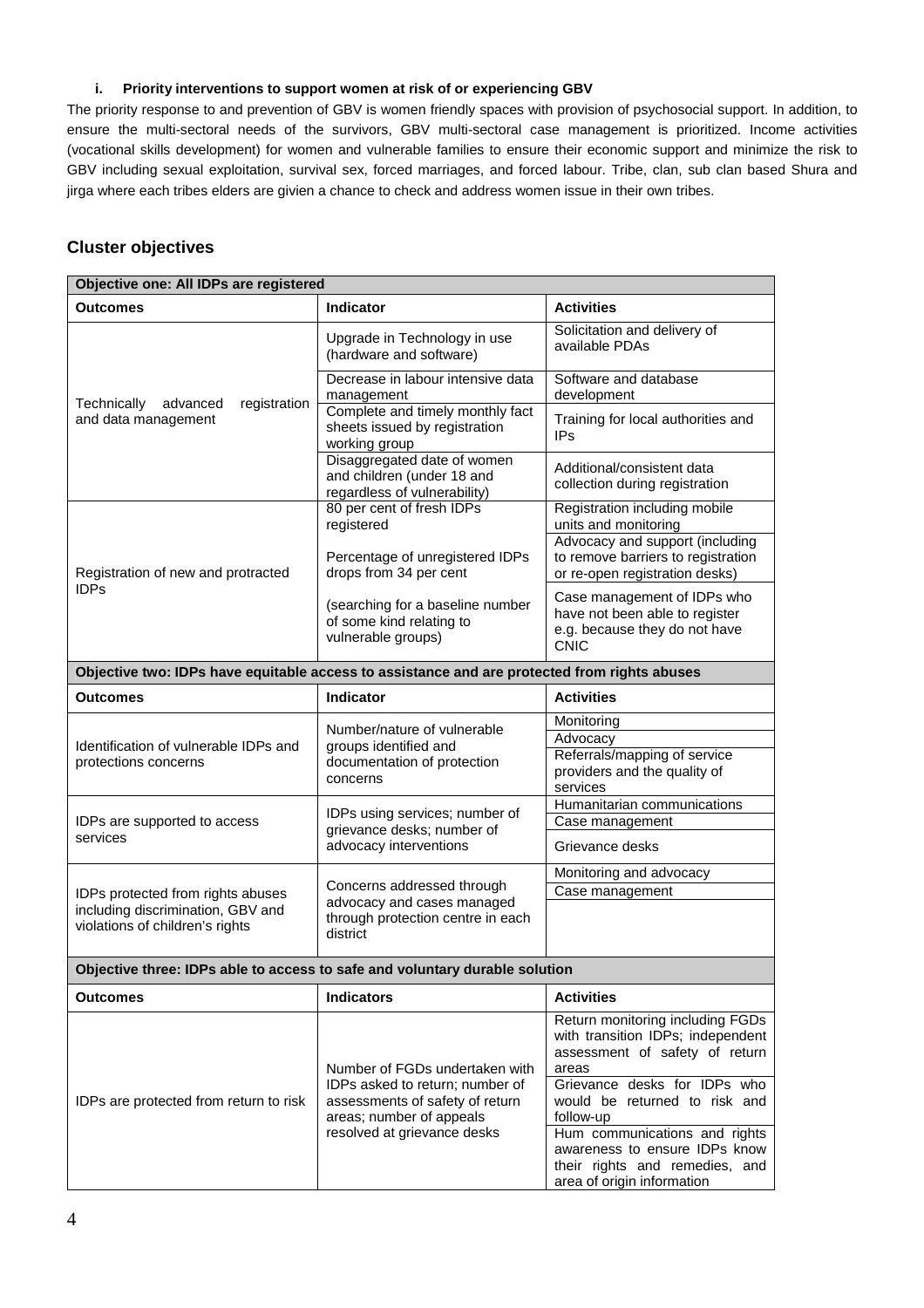| IDPs are assisted to return or to<br>access another durable solution                                                                                                                                         | Number of percentage of off-<br>camp IDPs that benefit from<br>'transition assistance" to return;<br>number of individual concerns<br>regarding return addressed;<br>number of transition packages<br>that enable IDPs to make their<br>own choice of durable solutions | Hum communications and rights<br>awareness to ensure IDPs know<br>their rights and remedies<br>Advocacy to ensure vulnerable<br>off-camp IDPs provided with<br>return support and that camp and<br>on-camp IDPs who need special<br>assistance to return can access<br>support<br>Advocacy to ensure that transition<br>support is also available to de-<br>registered IDPs who wish to<br>resettle/reintegrate                                                                                                                                                                                                   |
|--------------------------------------------------------------------------------------------------------------------------------------------------------------------------------------------------------------|-------------------------------------------------------------------------------------------------------------------------------------------------------------------------------------------------------------------------------------------------------------------------|-------------------------------------------------------------------------------------------------------------------------------------------------------------------------------------------------------------------------------------------------------------------------------------------------------------------------------------------------------------------------------------------------------------------------------------------------------------------------------------------------------------------------------------------------------------------------------------------------------------------|
| Objective four: Ensure that children at risk in each stage of displacement are provided with adequate                                                                                                        |                                                                                                                                                                                                                                                                         |                                                                                                                                                                                                                                                                                                                                                                                                                                                                                                                                                                                                                   |
| support and timely response                                                                                                                                                                                  | Percentage of separated /                                                                                                                                                                                                                                               |                                                                                                                                                                                                                                                                                                                                                                                                                                                                                                                                                                                                                   |
| All children are in their families;                                                                                                                                                                          | unaccompanied children that are                                                                                                                                                                                                                                         | Monitoring of risks to children                                                                                                                                                                                                                                                                                                                                                                                                                                                                                                                                                                                   |
| separated and unaccompanied are in                                                                                                                                                                           | united with their families or                                                                                                                                                                                                                                           | Grievance redressal and referral<br>Rolling out of SOPs on separated,                                                                                                                                                                                                                                                                                                                                                                                                                                                                                                                                             |
| family-based<br>or<br>an<br>appropriate<br>alternative care                                                                                                                                                  | receiving appropriate alternative<br>care                                                                                                                                                                                                                               | mission and unaccompanied<br>children at district level.                                                                                                                                                                                                                                                                                                                                                                                                                                                                                                                                                          |
| Strengthened child protection                                                                                                                                                                                |                                                                                                                                                                                                                                                                         | Community based child protection                                                                                                                                                                                                                                                                                                                                                                                                                                                                                                                                                                                  |
| mechanisms at community, camp<br>and in communities who are                                                                                                                                                  |                                                                                                                                                                                                                                                                         | centres, protection spaces for                                                                                                                                                                                                                                                                                                                                                                                                                                                                                                                                                                                    |
| returning.                                                                                                                                                                                                   |                                                                                                                                                                                                                                                                         | women and children in an<br>integrated approach                                                                                                                                                                                                                                                                                                                                                                                                                                                                                                                                                                   |
| Targeted response to needs of                                                                                                                                                                                |                                                                                                                                                                                                                                                                         |                                                                                                                                                                                                                                                                                                                                                                                                                                                                                                                                                                                                                   |
| children In protracted displacement<br>situations and in transition to areas of<br>return.                                                                                                                   |                                                                                                                                                                                                                                                                         |                                                                                                                                                                                                                                                                                                                                                                                                                                                                                                                                                                                                                   |
| Objective 5: Provide holistic multi-sectoral response to GBV and ensure survivor centred services                                                                                                            |                                                                                                                                                                                                                                                                         |                                                                                                                                                                                                                                                                                                                                                                                                                                                                                                                                                                                                                   |
| GBV.<br>Case<br>Management:<br>Multi<br>sectors needs of the GBV survivors<br>are ensured, a functional referral<br>mechanism in place, to facilitate the<br>who reported cases of<br>survivors<br>violence; | -Linkages developed with the<br>other<br>health,<br>sectors<br>like<br>protection, Food etc<br>- GBV cases are linked to health<br>services while 80% of the cases<br>get psychosocial support.                                                                         | Strong referral linkage with the<br>other sectors so as to ensure<br>holistic multi-sectoral GBV<br>response and to facilitate women<br>through the Women Safe Spaces<br>(can be integrated/linked with<br>protective child friendly spaces?)<br>Initiate GBV case management to<br>ensure improved access of GBV<br>survivors to secure and<br>appropriate reporting, follow up<br>and protection<br>Provide health services providers<br>(Reproductive Health) with<br>relevant training and<br>supplies(Rape Treatment Kit &<br>PEP kits) and ensure appropriate<br>psychosocial interventions are in<br>place |
| Vulnerable groups are provided with<br>psychosocial support                                                                                                                                                  | 70%<br>of<br>Vulnerable<br>groups/individuals are provided<br>with psychosocial support                                                                                                                                                                                 | Women/child friendly spaces<br>Provision of psychosocial support<br>to women and adolescent girls<br>affected by conflict, with special<br>focus on survivors of gender<br>based violence;                                                                                                                                                                                                                                                                                                                                                                                                                        |
| Livelihood,<br>skills<br>development                                                                                                                                                                         | Number of women and                                                                                                                                                                                                                                                     | Vocational skills training                                                                                                                                                                                                                                                                                                                                                                                                                                                                                                                                                                                        |
| opportunities available for the women<br>and adolescent girls.                                                                                                                                               | adolescent girls provided with<br>vocational skills trainings                                                                                                                                                                                                           |                                                                                                                                                                                                                                                                                                                                                                                                                                                                                                                                                                                                                   |
| Objective 6: Meet the Information needs of IDPs                                                                                                                                                              |                                                                                                                                                                                                                                                                         |                                                                                                                                                                                                                                                                                                                                                                                                                                                                                                                                                                                                                   |
| <b>IDPs have access to relevant and</b>                                                                                                                                                                      | -Number of formal and informal                                                                                                                                                                                                                                          | <b>Broadcast of radio campaigns</b>                                                                                                                                                                                                                                                                                                                                                                                                                                                                                                                                                                               |
| required information about the                                                                                                                                                                               | information campaigns                                                                                                                                                                                                                                                   |                                                                                                                                                                                                                                                                                                                                                                                                                                                                                                                                                                                                                   |
| registration processes, return                                                                                                                                                                               | -Number of people reached                                                                                                                                                                                                                                               | Print campaigns                                                                                                                                                                                                                                                                                                                                                                                                                                                                                                                                                                                                   |